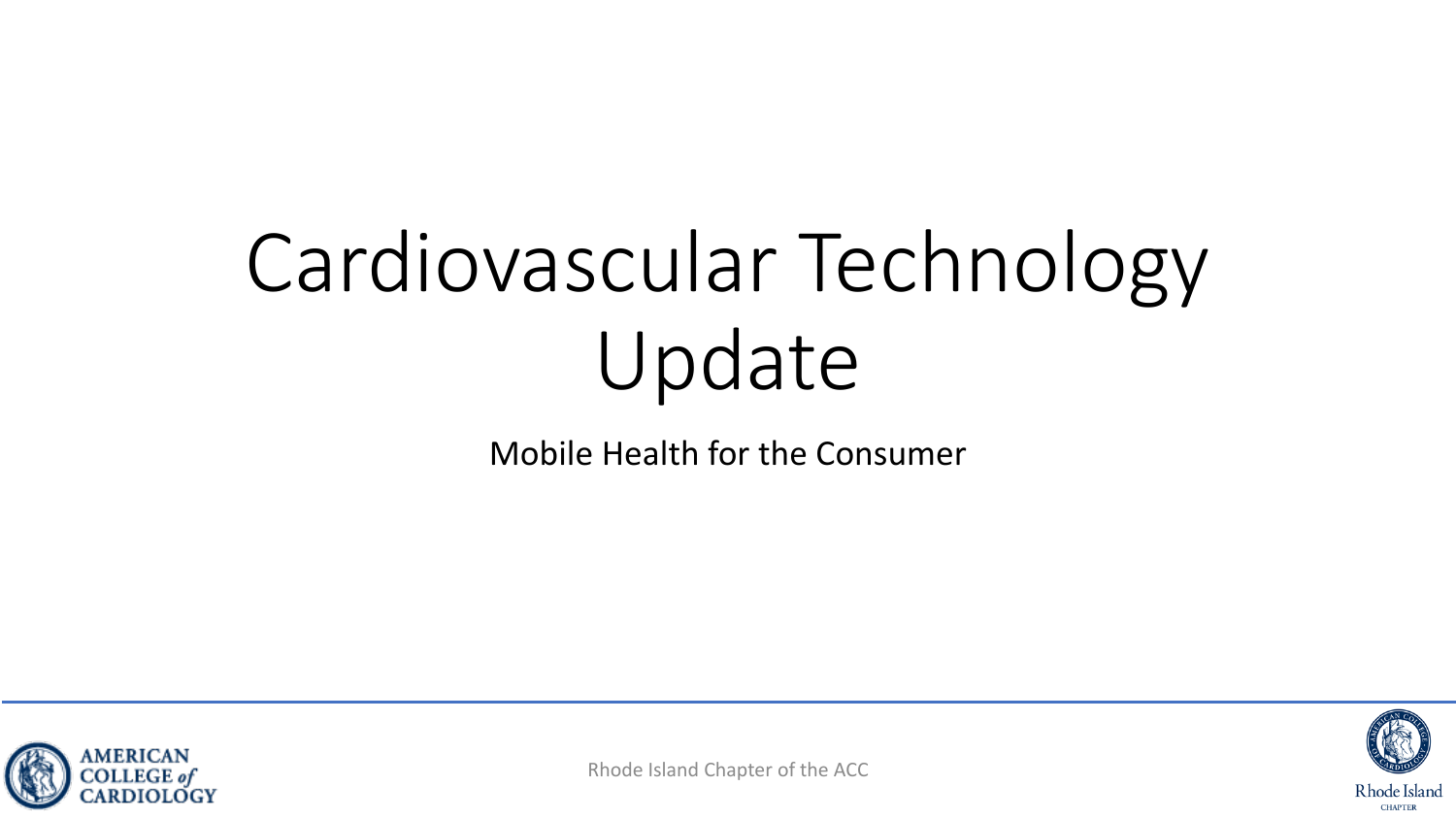#### Integrating Consumer Tech Into Care

#### Raymond Cord, MHP, PA-C, DFAAPA

#### Rhode Island Hospital Cardiac Surgery / Critical Care / Clinical Informaticist

I have no disclosures

I have no financial interest in any of the products presented





Rhode Island **CHAPTER**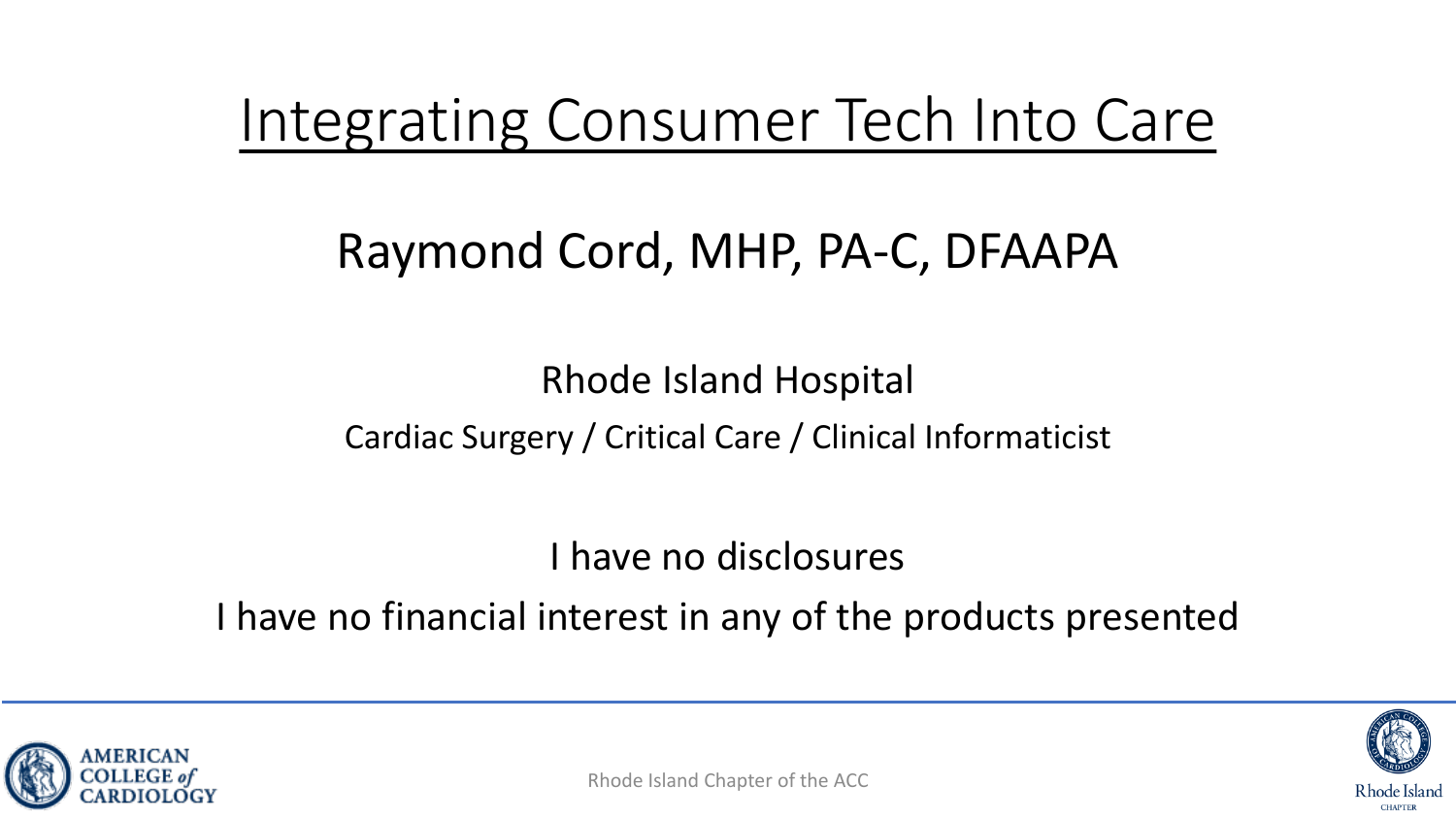#### Multiple choices for all aspects for monitoring





Rhode Island Chapter of the ACC

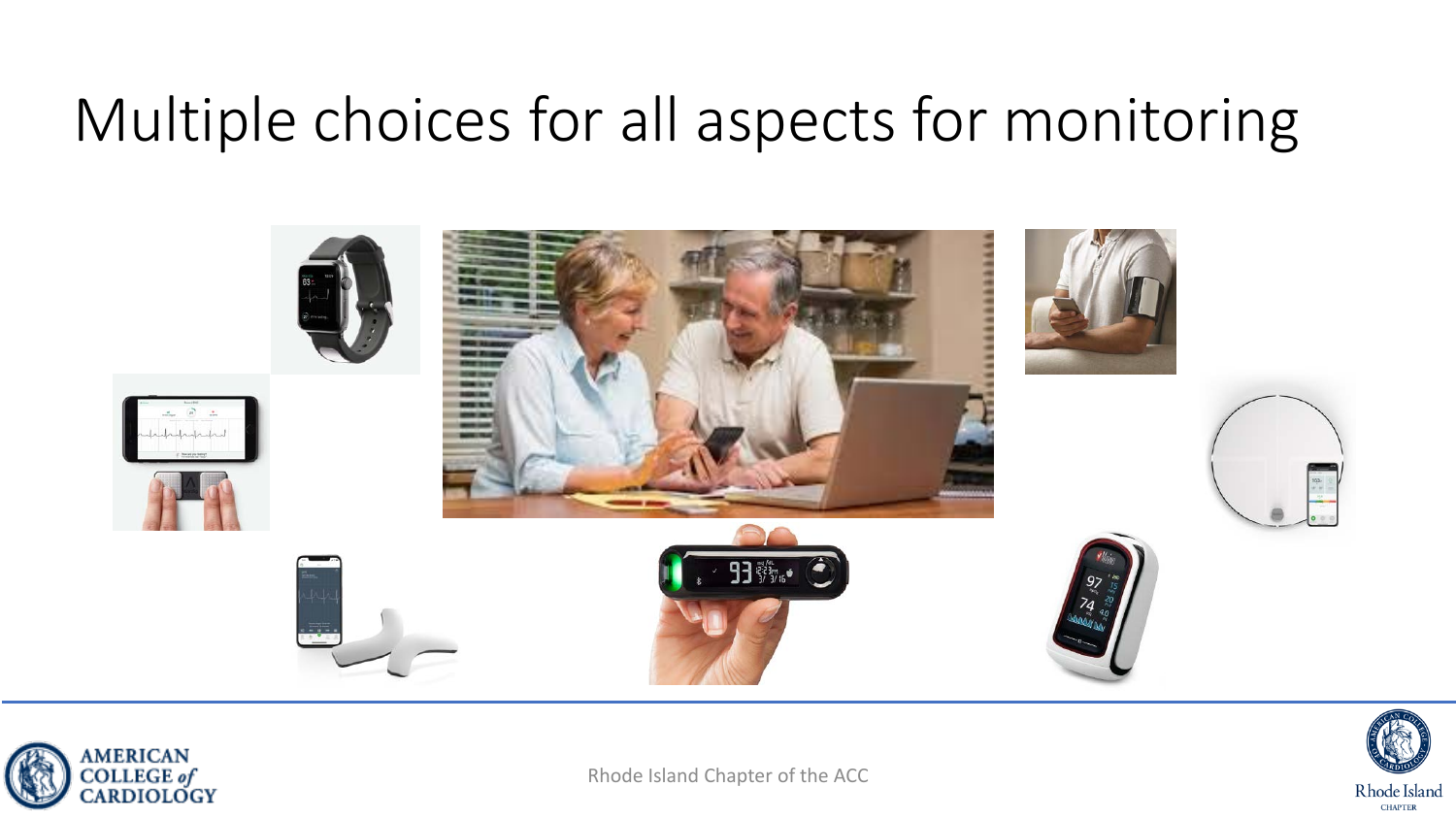#### Atrial Fibrillation Detection



#### Not yet approved in the USA





Rhode Island Chapter of the ACC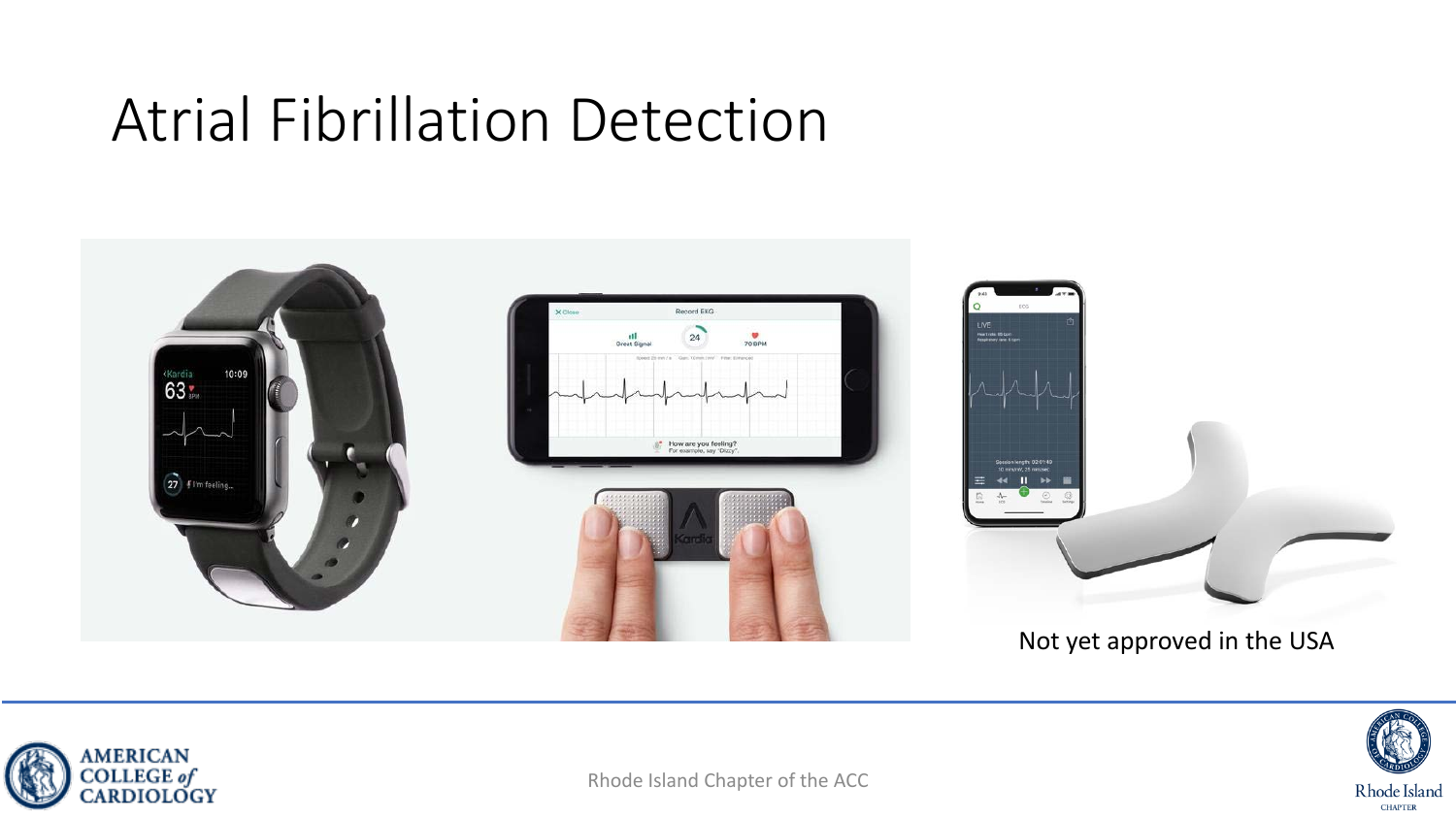# Atrial Fibrillation Detection

- **Automated Atrial Fibrillation Detection Algorithm Using Smartwatch Technology**
	- Joseph M. Bumgarner, Cameron T. Lambert, Ayman A. Hussein, Daniel J. Cantillon, Bryan Baranowski, Kathy Wolski, Bruce D. Lindsay, Oussama M. Wazni and Khaldoun G. Tarakji
		- Compared to ECG, the KB interpreted AF with 93% sensitivity, 84% specificity and K coefficient 0.77
- **Stanford University – Apple Heart Study** 
	- Mintu Turakhia, Marco Perez, Kenneth Mahaffrey
	- Researchers from the Lankenau Heart Institute, Jefferson Medical College, the University of Colorado School of Medicine, Cooper Medical School of Rowan University, StopAfib.org, the American Foundation for Women's Health and Duke University also contributed to the study
		- 400,000 participants. Evaluating rapid heart rate and atrial fibrillation algorithms
		- 84% Sensitivity with a 71% positive predictive value





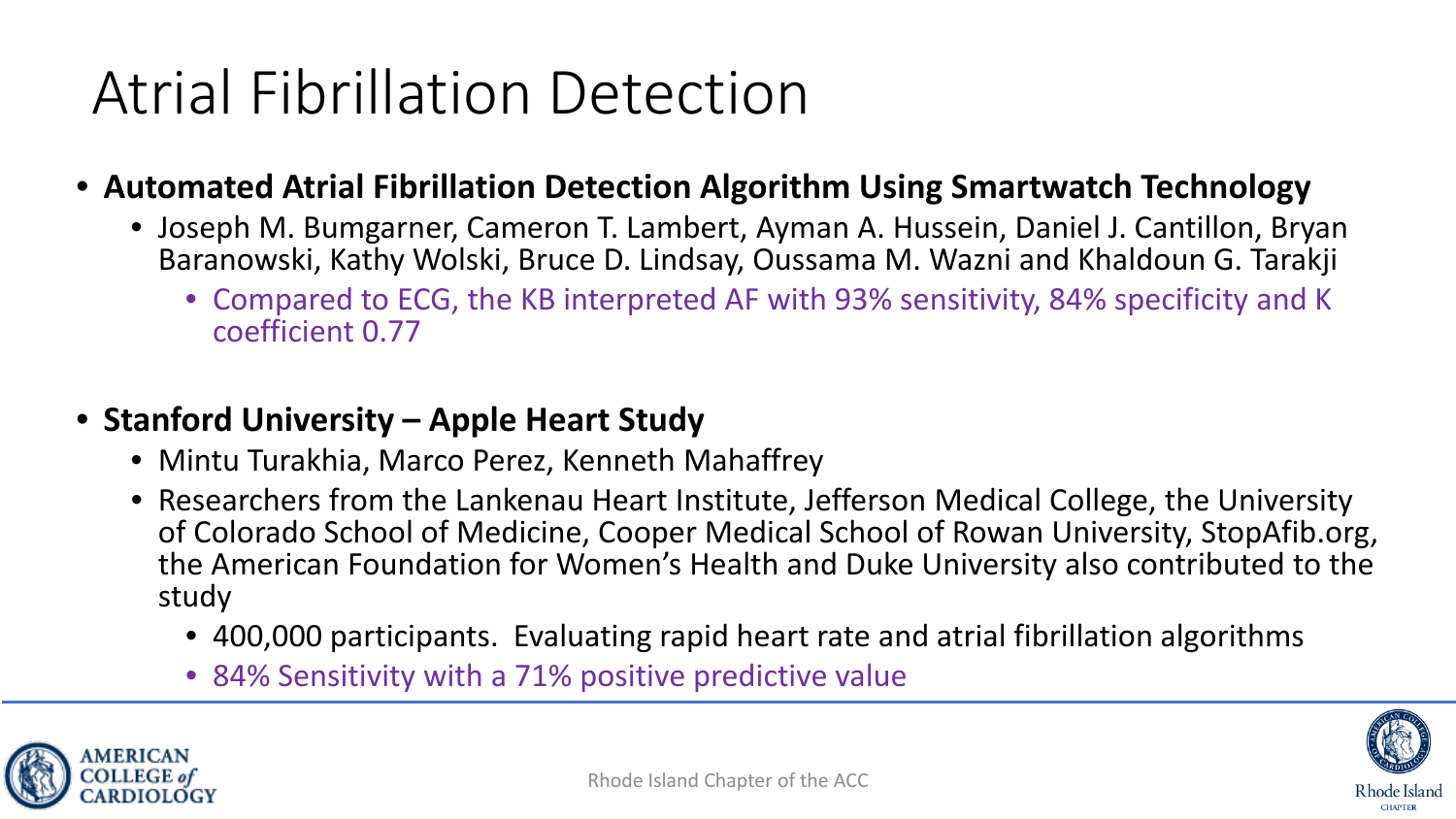## Home BP Monitoring

- Multiple devices available
- Avoid wrist and finger devices
- Be sure patient brings device into office to calibrate against office readings





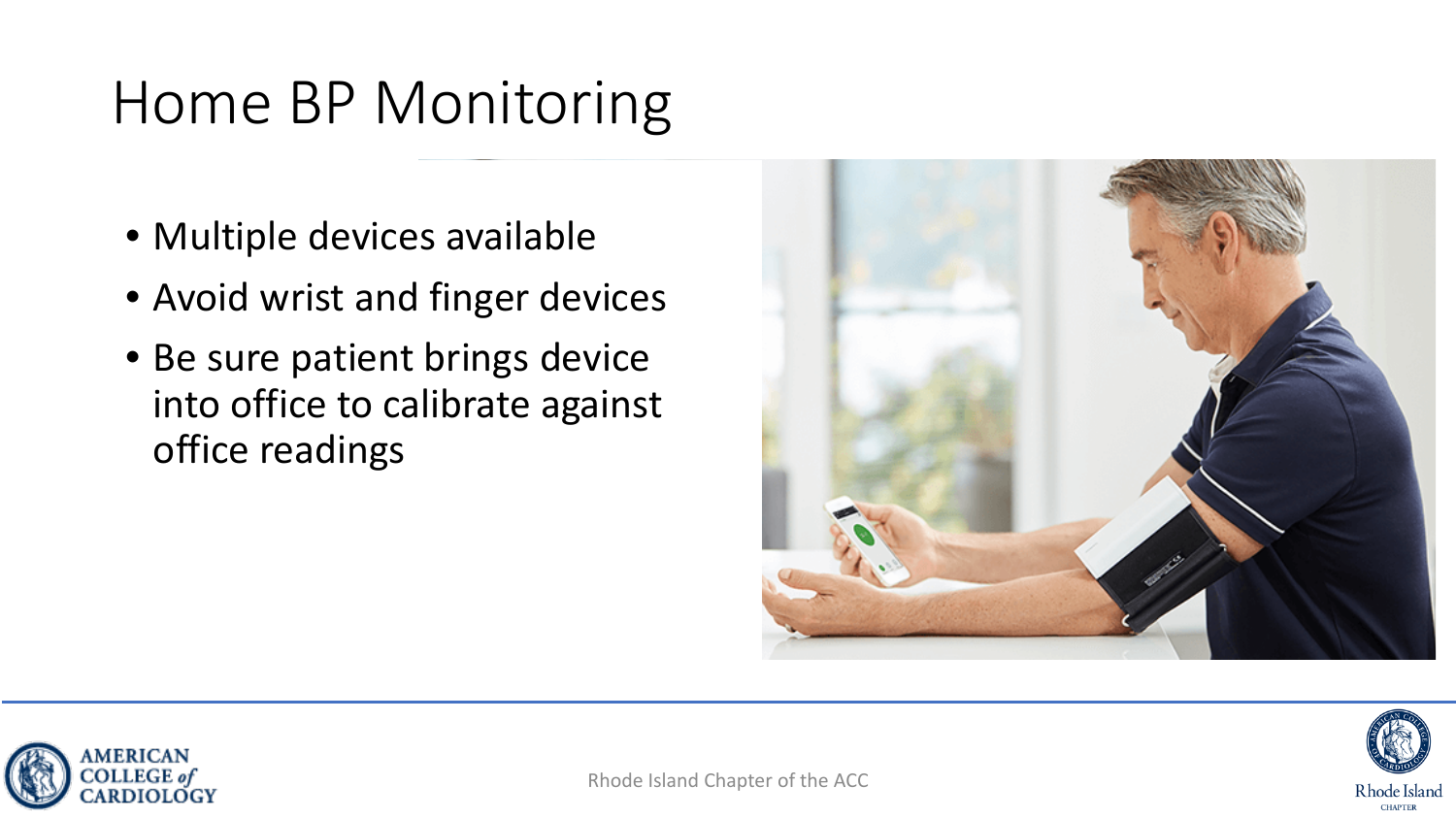### Pulse Oximetry

- **Clinical interpretation of peripheral pulse oximeters labeled "not for medical use".** 
	- Hudson AJ, Benjamin J, Jardeleza T, et al
	- Ann Fam Med. 2018; **16**(6): 552-554
- No real difference when Oxygen saturation is >90%
- Oxygen saturations reading < 90% should be confirmed





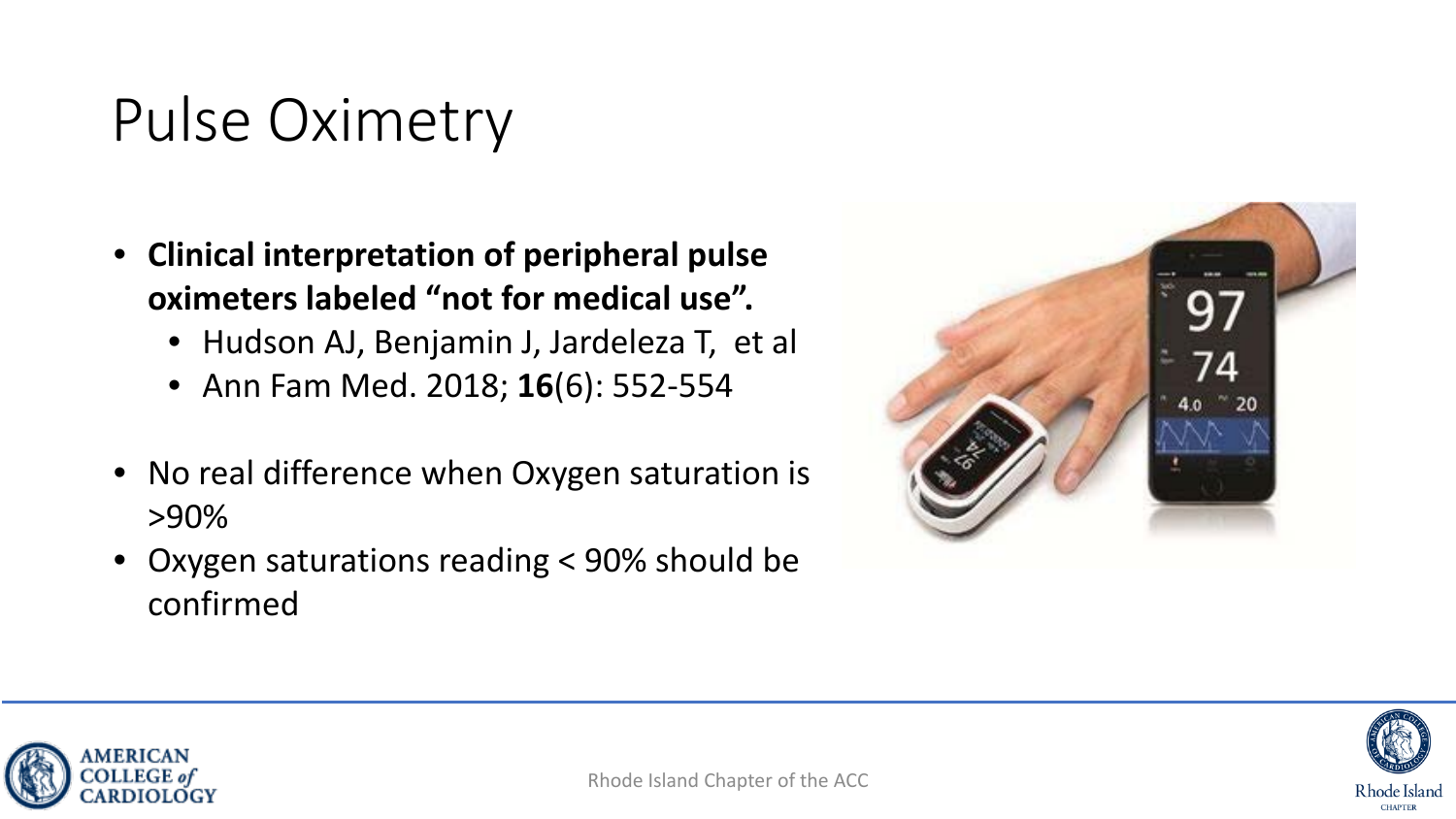### Glucometers

- Easy to use
- Accurate
- Adequate glycemic control is an important part of a healthy cardiovascular plan

Low Wang CC, Hess CN, Hiatt WR, Goldfine AB. Clinical Update: Cardiovascular Disease in Diabetes Mellitus: Atherosclerotic Cardiovascular Disease and Heart Failure in Type 2 Diabetes Mellitus - Mechanisms, Management, and Clinical Considerations. *Circulation*. 2016;133(24):2459–2502. doi:10.1161/CIRCULATIONAHA.116.022194







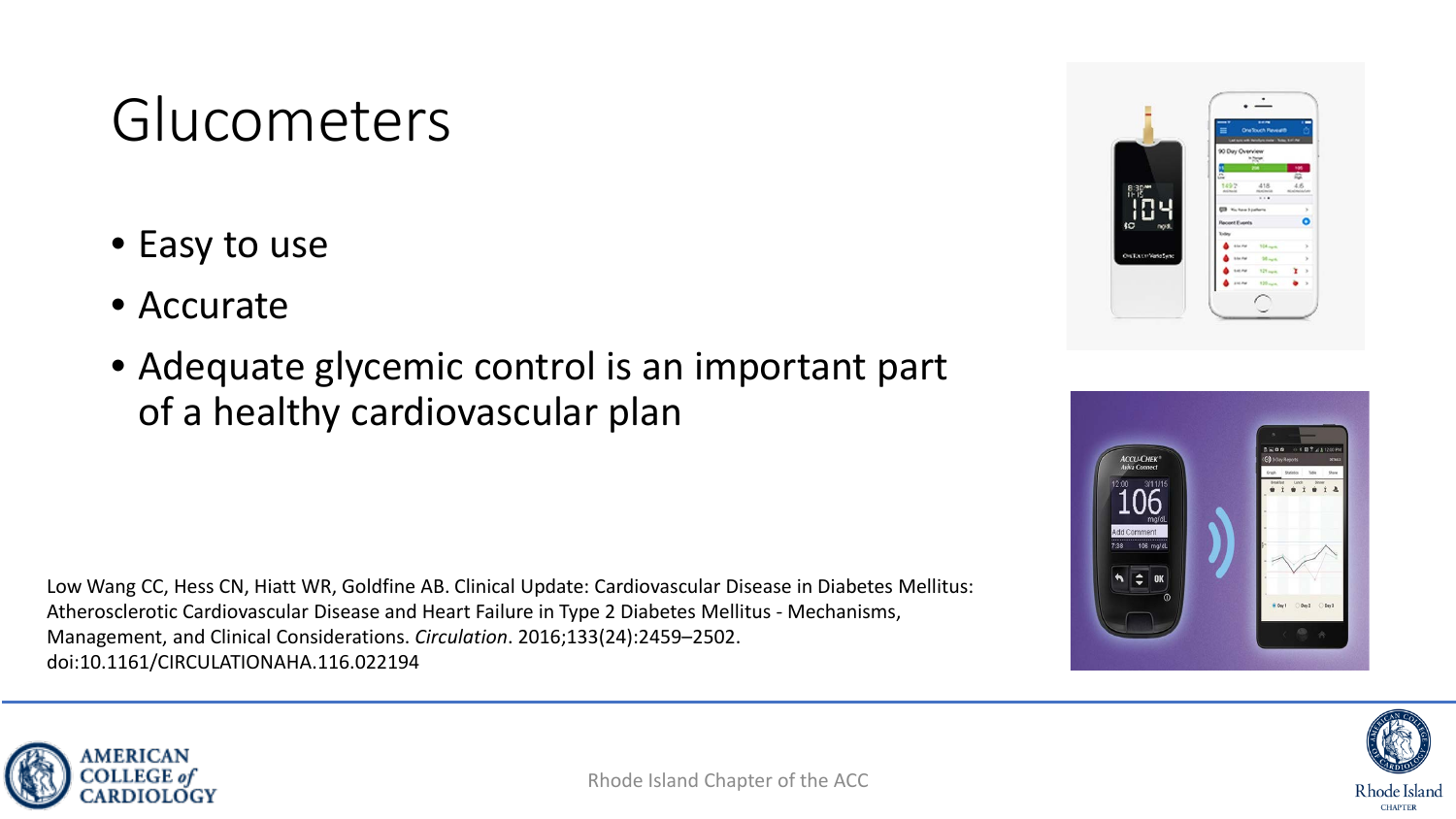#### Scales

- Track daily weight and BMI
- Weight reduction is a pillar in cardiac care
- Early detection of weight gain can lead to reduced admissions for CHF

Gögebakan O, Kohl A, Osterhoff MA, van Baak MA, Jebb SA, Papadaki A, Martinez JA, Handjieva-Darlenska T, Hlavaty P, Weickert MO, Holst C, Saris WHM, Astrup A, Pfeiffer AFH. Effects of weight loss and long-term weight maintenance with diets varying in protein and glycemic index on cardiovascular risk factors: the Diet, Obesity, and Genes (DiOGenes) study, a randomized controlled trial. **Circulation**. 2011; *124*:2829–2838.

Chaudhry SI, Wang Y, Concato J, Gill TM, Krumholz HM. Patterns of weight change preceding hospitalization for heart failure. *Circulation*. 2007;116(14):1549–1554. doi:10.1161/CIRCULATIONAHA.107.690768





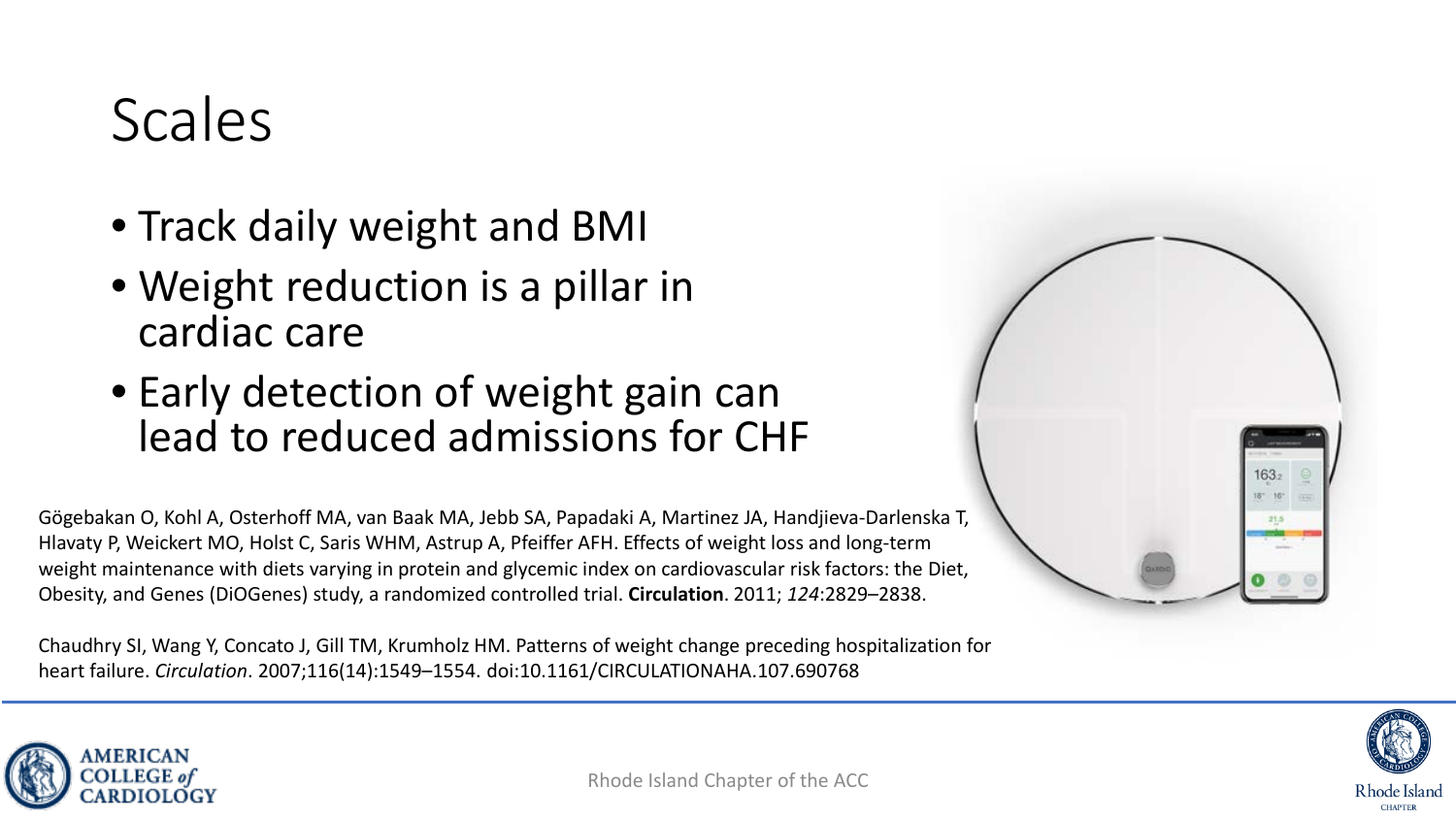# Pill Reminder Systems

#### • Pros

- Better medication compliance
- Less confusion and phone calls
- Piece of mind for families
- Cons
	- Can be pricey
	- Requires set up or loading
	- Med change requires unloading





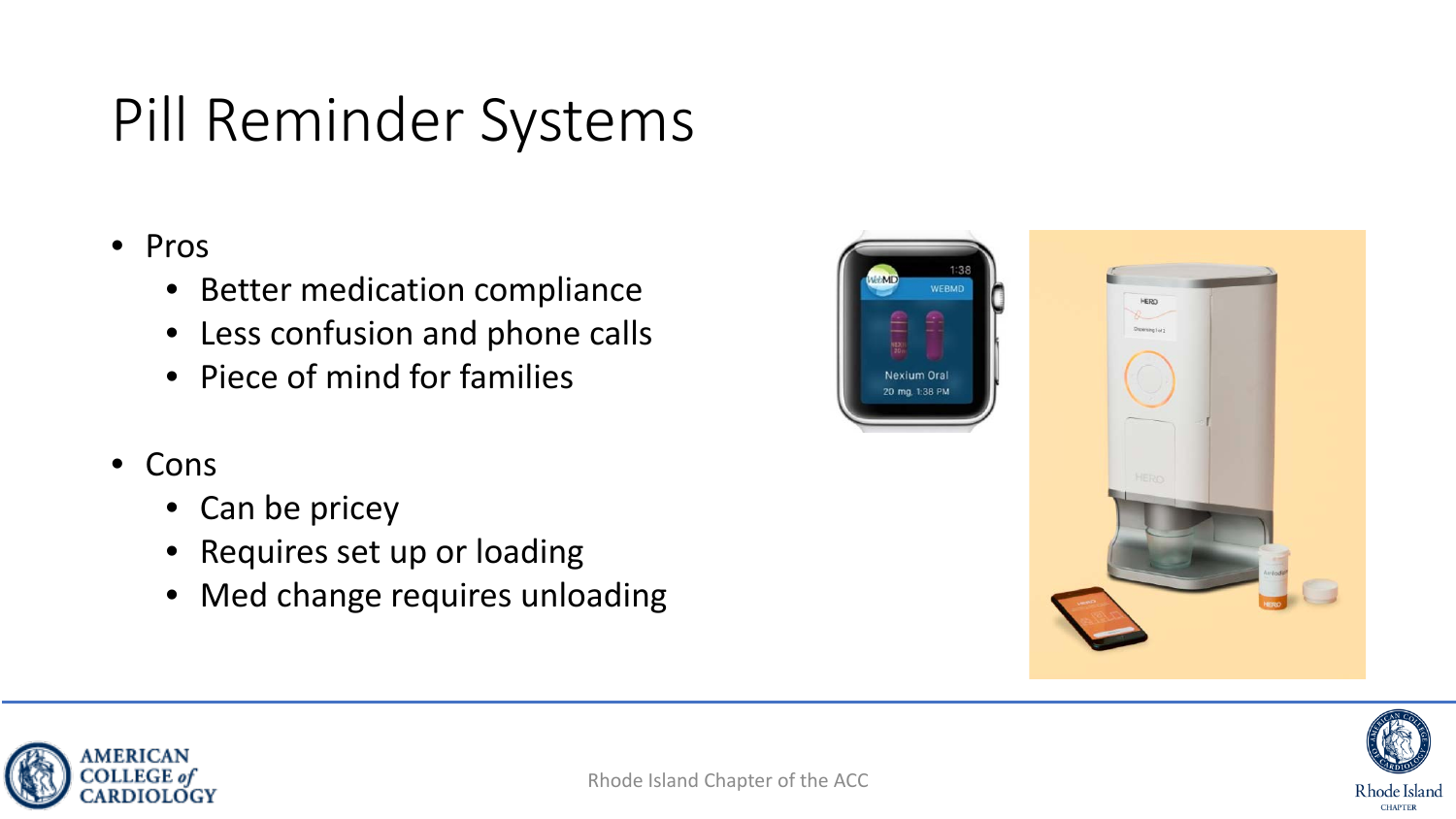### Apps for Patients

MyTherapy

- Available in App Store and Google Play

- Reminder System
- Tracker Logs
- Has a Free Web Dashboard for Providers





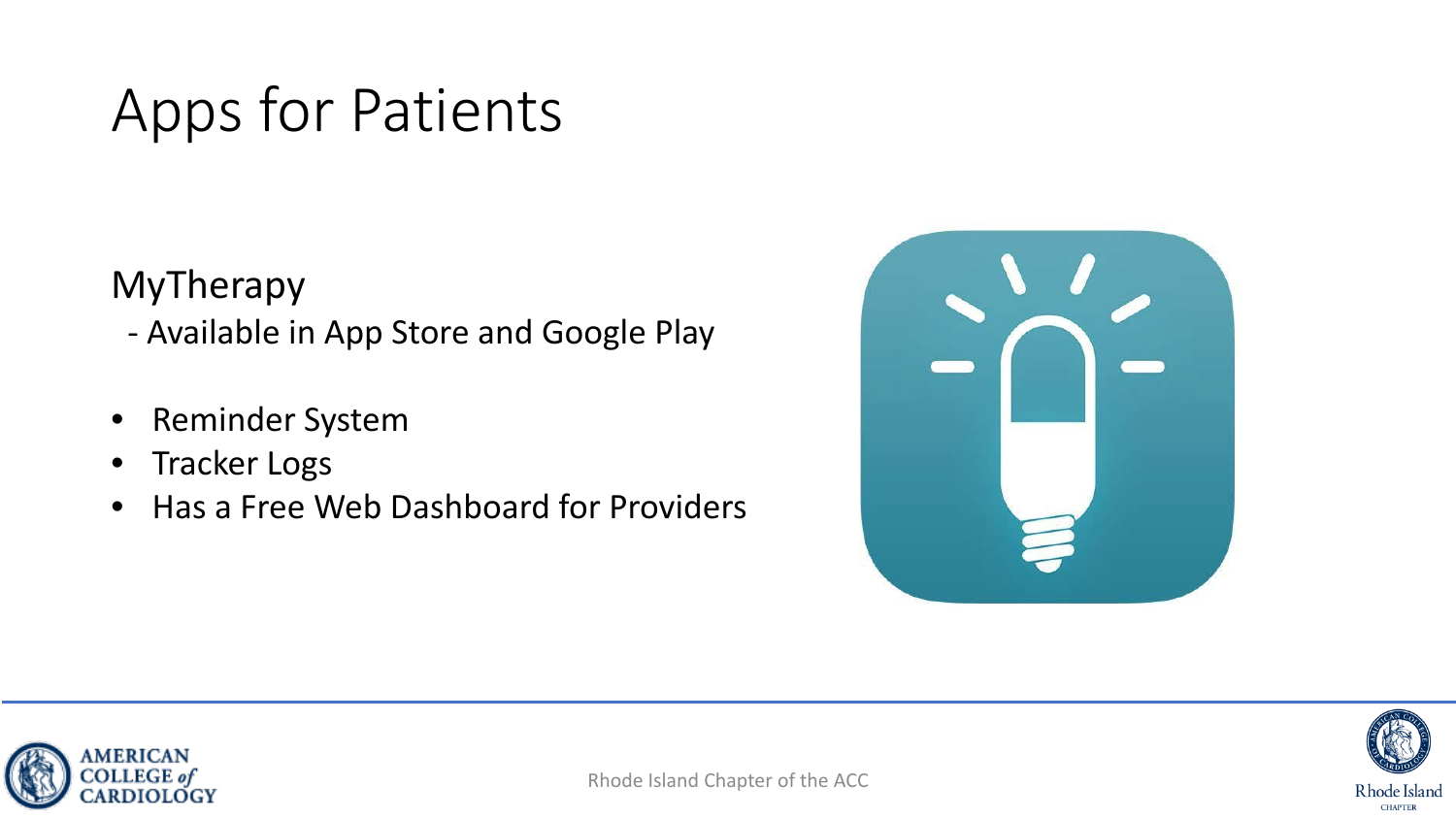#### Putting it all together Remote Management of Chronic Care

- Improves access and monitoring of those with chronic illness
- Potentially reduces admissions and readmissions
- Potentially improves quality of life and patient satisfaction
- Frees up appointment slots
- Can be managed in off hours from outside the office
- Potential alternative revenue stream for the practice



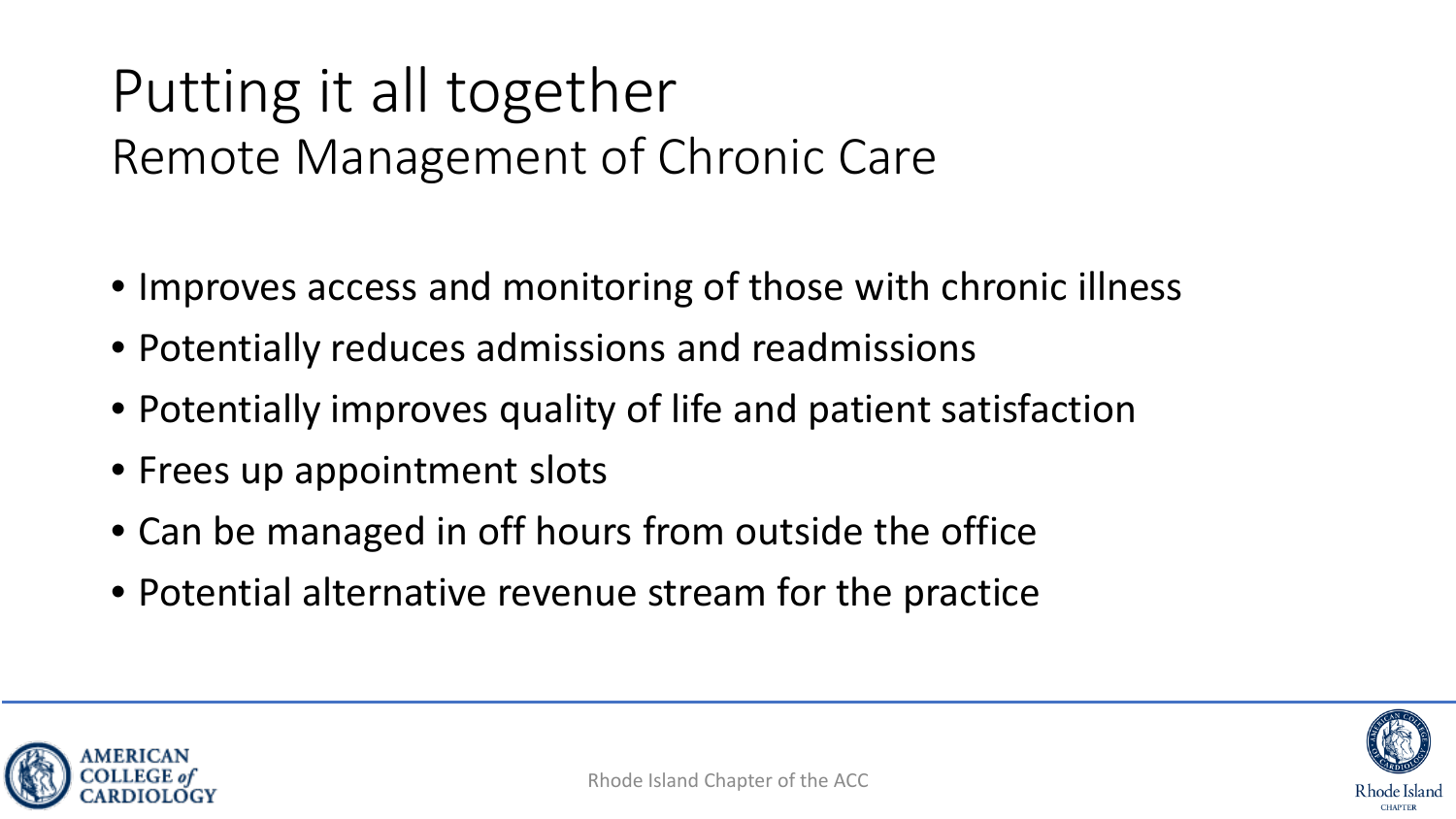#### CPT Codes for Remote Management

- **CPT code 99453:** "Remote monitoring of physiologic parameter(s) (eg, weight, blood pressure, pulse oximetry, respiratory flow rate), initial; set-up and patient education on use of equipment." (\$19.46)
- **CPT code 99454:** "Remote monitoring of physiologic parameter(s) (eg, weight, blood pressure, pulse oximetry, respiratory flow rate), initial; device(s) supply with daily recording(s) or programmed alert(s) transmission, each 30 days." (\$64.15)
- **CPT code 99457:** "Remote physiologic monitoring treatment management services, 20 minutes or more of clinical staff/physician/other qualified healthcare professional time in a calendar month requiring interactive communication with the patient/caregiver during the month." (\$51.54)





Rhode Island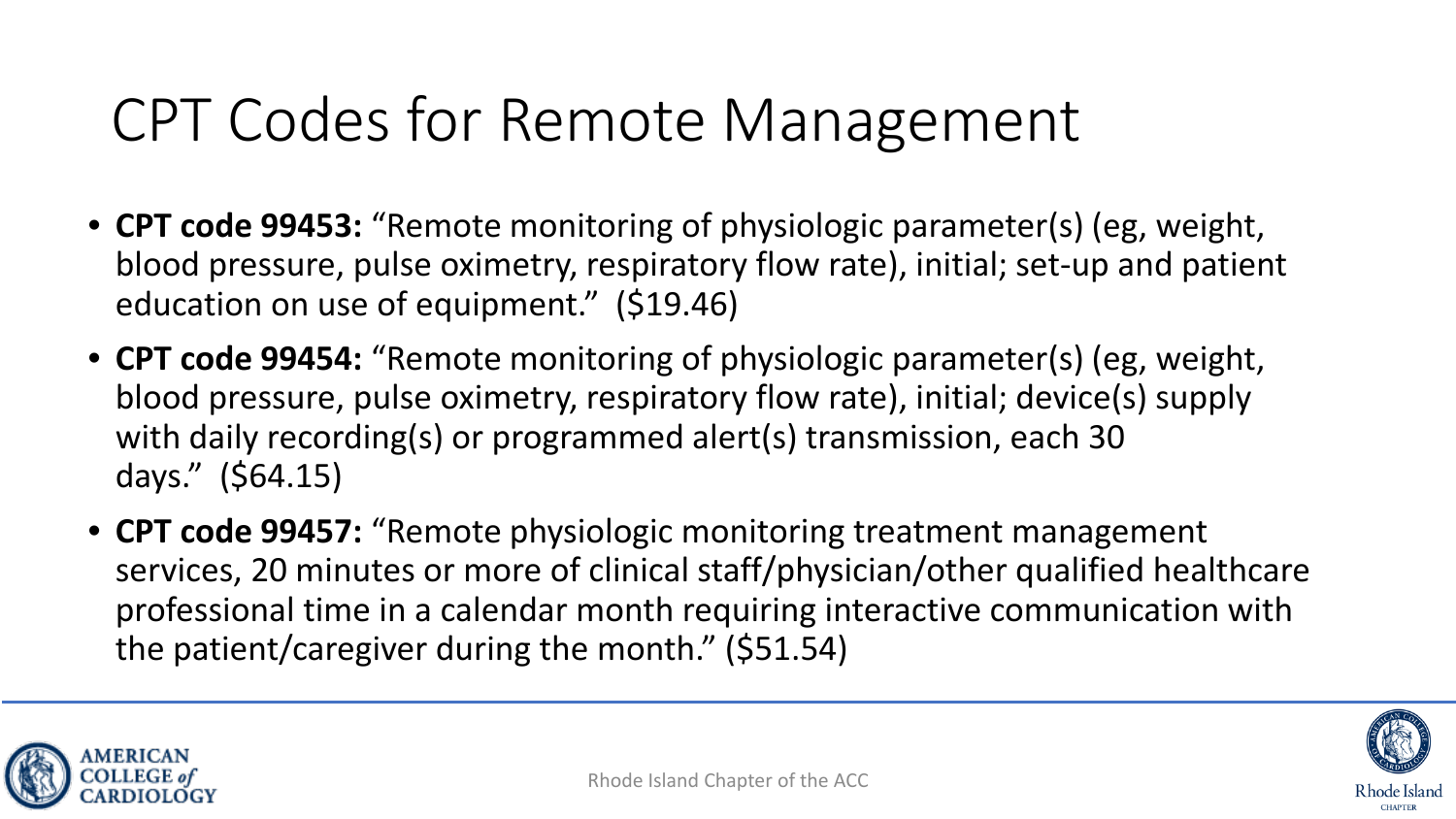#### Best Practices

Use devices that:

- 1. Are backed by research or have a proven track record
- 2. Are easy to use both in physicality and in user interface
- 3. Track data collectively and can report back that data
- 4. Preferably have a physician dashboard
- 5. Function through the minimum amount of interfaces